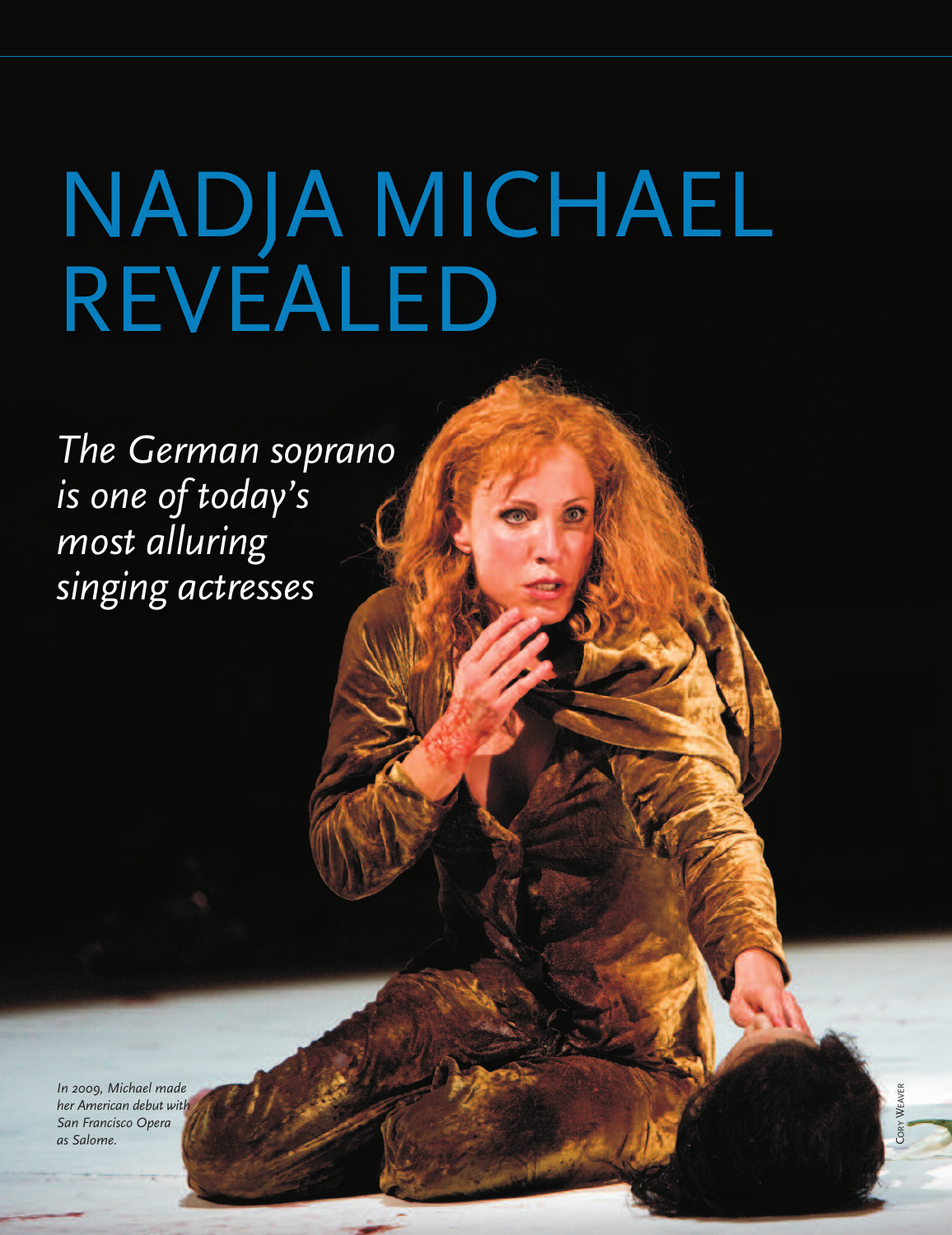Itting next to soprano Nadja Michael, you can actually<br> *feel* the electricity emanating from her. It's an apt<br>
sensation from an artist renowned for her searing<br>
performances as Lady Macbeth, Kundry, Judith in *Bluebeard' feel* the electricity emanating from her. It's an apt sensation from an artist renowned for her searing *Castle*, and Salome—the latter of which she performed in San Francisco in 2009 to ecstatic praise. In conversation, you discover that Michael's life story is as gripping as her dramatic portrayals on stage.

Born and raised in former East Germany, she was smuggled to the West in the trunk of a car during the final months of the Iron Curtain. Trained afterward in Stuttgart and at Indiana University, she began her career as a contralto before discovering that her voice and dramatic sense were better suited for some of the biggest and most challenging roles in the operatic repertoire.

Emilia Marty in Janáček's *The Makropulos Case* is one such role. Michael finds the tortured, perennially youthful heroine not only intellectually stimulating but also extraordinarily moving.

# **as the youngest of five children, you grew up in a village ten miles outside of Leipzig. Can you describe what your childhood was like, living during the time of a very repressive regime?**

It's true, it was repressive. But when you are little, it's your parents who suffer from that. We as children lived out our lives and would take our bikes and spend time in the woods. We had to work every weekend in the fields with our parents, but it was also fun. Beautiful, really. My parents though had a really tough time as my father was not a conformist.

After the Second World War, my grandmother was put in prison, not because she was a criminal, but because she was denounced for being associated with some wealthy people which wasn't even true. So she was in prison and then she came out. Near that same time, my father was already married to my mother, my brother was born, and they put my father in prison for two years. As a result, neither my father, nor my siblings or I could get permission to study at a university.

Since I was three years old, my dream was singing. It was not because of education, not because of strong cultural surroundings. I come from a very simple background, but I inherited the love of music from my mother. My mother loved popular music, and sang in an amateur chorus. We also had—not a classical chorus but a chorus. We had also lPs of choral music and Bach. We hadn't been educated in this but we were listening to it; it was beautiful, those pure voices. And we had an accordion and piano.

I used to do a lot of sports until I was 14, including competitive swimming. And then my parents took me out of this sports school. My parents saw what it would turn into. They saw the olympic swimmers; they saw them looking and talking like men. My parents didn't want that. I was actually very sad, because I didn't understand. But later I saw that it wasn't my way. I took that as an opportunity to apply for a school which taught music education to children. And there I began voice training.

#### **at what point in your teens did you decide to defect?**

I'm a free spirit by nature. And when you get older, you want to be creative, experiment, be different. You start to question things and the world all of a sudden becomes very small. The directive under communism was to never stick out—just be gray. In sports you can stick out, but nothing else, including art, philosophy, and science. For me it was clear at a rather early age that I needed to get perspective.

At 16 I went to Budapest with a friend of mine, and there I got to know a woman from Frankfurt am Main. Her husband, Tony, was Hungarian but grew up in England. He was interested in us girls from East Germany and how life is there. He and his wife really opened my mind. "We will help you… you can come to West Germany if you like," they said. I went back to Budapest a half year later, but this time, with my boyfriend for the final departure from Budapest to vienna. The both of us were smuggled in the trunk of a Wartburg [an East German manufactured car], driven by a Hungarian whose father was a diplomat. In those days, no one really had cars.

# **you eventually settled in Stuttgart where you continued to study voice and received positive notices from scholarship committees and voice coaches. What were those early years of finding your voice like?**

I would say it was a natural progression. My voice had always been a big voice. It was never fulfilling to be in the lyric repertoire. I always had a huge vocal range—very low, very high, but I just could not yet use the top in the manner of a dramatic soprano; I was too young. You have to have the endurance and the conditioning. At the time, people were saying, "Finally you will be Elektra, but now, you better sing this, this, and this." During those earlier years, I did all the mezzo repertoire you can imagine, including a lot of Dalilas and Ebolis.

When you listen to many of the high dramatic sopranos of the past such as Gwyneth Jones and Eva Marton, they have this similar range: the very low voice based in the middle and then a dramatic top. It's really not my choice of repertoire; the repertoire has chosen me because of certain needs of the voice.

### **after Stuttgart you came to this country to study at Indiana University. Can you describe that time of transition?**

At first, I didn't sleep for a couple of months. I became very thin because I was so excited to be there in Bloomington. In this country, I love that people want to make life easy for you in a good way; they are polite and make compliments. People are so aware that we are all here together and everybody has their burdens, so why not be as nice to each other as possible. There is a lot of generosity in the U.S., and you love big voices. And that was for me, amazing. Because in Germany, it was, "Okay, so she has a big voice." In Bloomington, it was, "WoW! She has a big voice!"

#### **a big voice and a very wide repertoire that currently encompasses Shostakovich's** *Lady Macbeth of Mtsensk***, Cassandre and Didon**